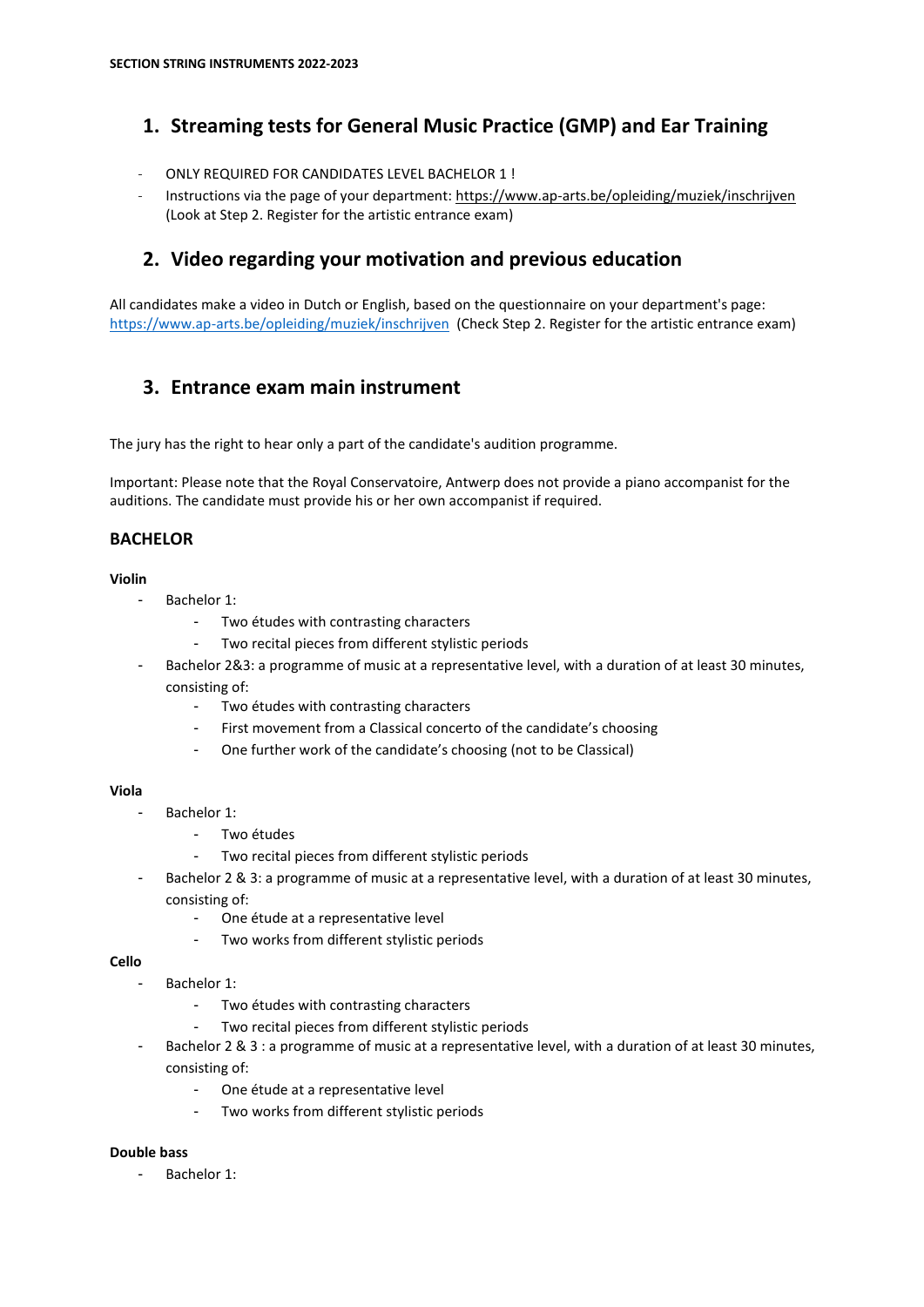- A slow movement from a suite by J. S. Bach
- Two études with contrasting characters, of which at least one must be by Simandl
- One recital piece of the candidate's choosing
- Bachelor 2 & 3 a programme of music at a representative level, with a duration of at least 30 minutes, consisting of:
	- One étude at a representative level
	- Two works from different stylistic periods

### **MASTER**

#### **Violin**

For all levels: a programme of music at a representative level, with a duration of at least 30 minutes, consisting of:

- Two études with contrasting characters
- First movement of a Classical concerto of the candidate's choosing
- One further work of the candidate's choosing (not to be Classical)

#### **Viola**

For all levels: a programme of music at a representative level, with a duration of at least 30 minutes, consisting of:

- One movement of a concerto of the candidate's choosing
- One solo work
- One further work of the candidate's choosing

#### **Cello**

For all levels: a programme of music at a representative level, with a duration of at least 30 minutes, consisting of:

- One movement of a concerto of the candidate's choosing
- One solo work
- One further work of the candidate's choosing

#### **Double bass**

For all levels: a programme of music at a representative level, with a duration of at least 30 minutes, consisting of:

- One movement of a concerto of the candidate's choosing
- One solo work
- One further work of the candidate's choosing

## **POSTGRADUATE**

#### **POSTGRADUATE INSTRUMENTAL CONCERT SOLOIST**

Candidates must prepare a programme with a duration of a minimum of 30 minutes, with three representative works from a least two different stylistic periods.

## **POSTGRADUATE ORCHESTRA**

Candidates must prepare a programme with a duration of a minimum of 20 minutes, with three representative works from a least two different stylistic periods. In addition, they must prepare four orchestral excerpts.